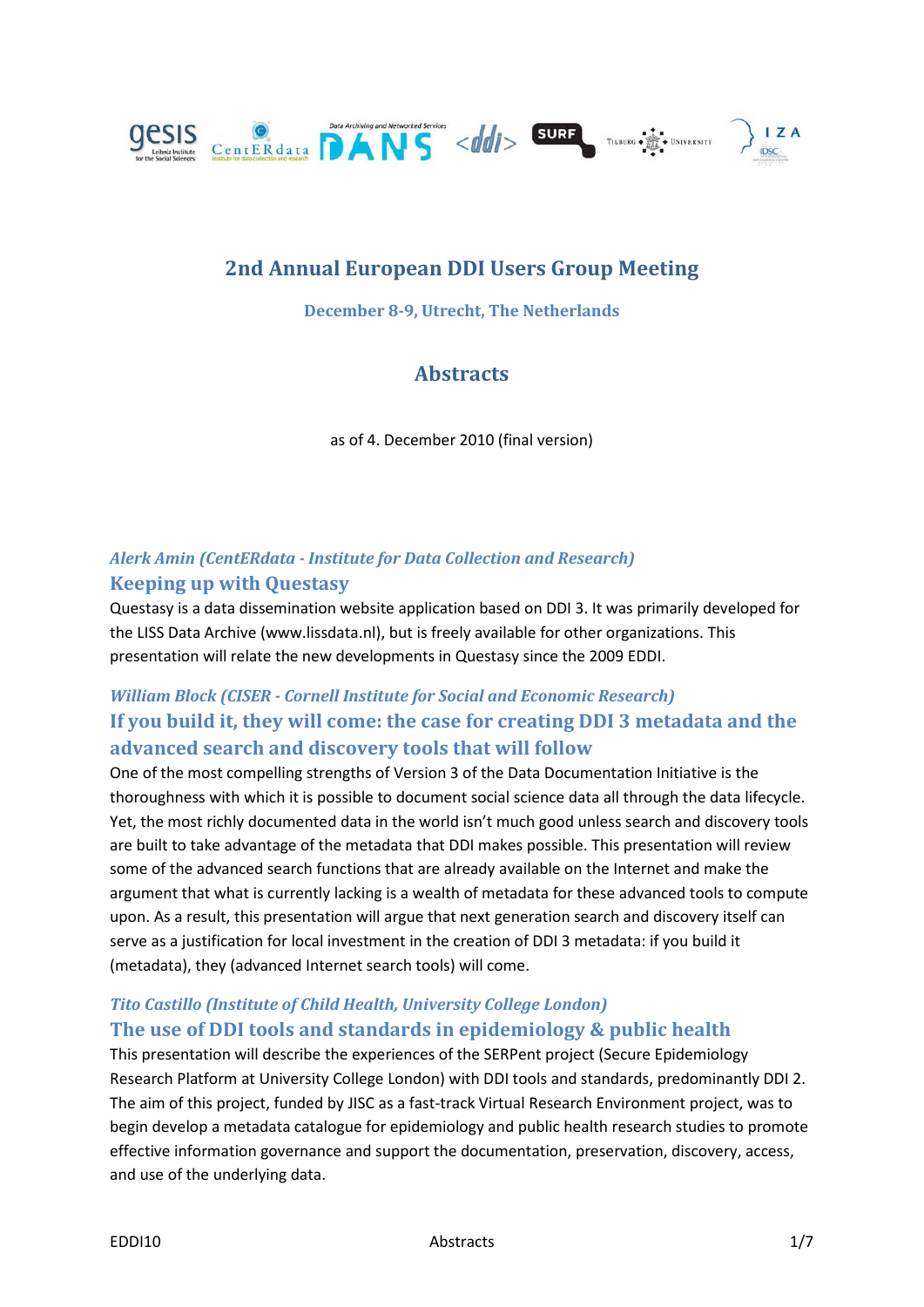A small project management team has work closely with researchers from 5 selected use cases, representative of a range of public health and epidemiology research studies within UCL, to document the data and build a corresponding metadata catalogue. Under the guidance of Pascal Heus (Metadata Technology) we have employed a combination of the IHSN Microdata Management Toolkit, the NADA web catalogue and bespoke software utilities for metadata extraction and transformation.

A significant element of this project has involved cultural change and shared learning of the potential of standards-based metadata representation. Although significant limitations of DDI 2 certainly do exist, the disciplined approach to the description of project metadata has proved popular with all participants.

The project is due to be completed by the end of October 2010 at which time a retrospective session will be conducted to learn lessons and formulate an ongoing strategy for metadata management. We anticipate that the next phase of this work will involve the development of a viable migration path to DDI 3 and integration with existing data management tools.

## *Louise Corti (UK Data Archive, University of Essex)* **Progress from the DDI Working Group on Qualitative Data**

We will provide a report on work undertaken by the Group which held its first meeting in April 2010. The membership of the group comprises 20 people across 10 countries, all actively engaged in archiving or wanting to archive qualitative data.

The first meetings have aimed to collect a set of broad use cases which can then be refined, prioritised and translated into a set of technical use cases. Standards and tools development can follow from that with input from the DDIs TIC. The use cases have covered most areas of the life cycle - from raw and enhanced data relationships and ingest, management and storage of data storage, basic and rich data and contextual description, through to exposure of data for exploration and visualisation and user needs. They have also looked beyond purely qualitative data to include linking to numeric data and handling more complex social science data collections.

We present an overview of the use cases and also report back from related work happening on DDI, QuDEx (the qualitative data exchange schema proposed by Corti and Gregory in 2008) and FEDORA ingest.

### *Nadine Dulisch (GESIS - Leibniz Institute for the Social Sciences)* **Converting general Microsoft Word questionnaires to DDI**

In the social sciences questionnaires are commonly available in form of office documents. They are mostly created with word processing programs, especially Microsoft Word. In these documents data is presented formally unstructured and thus can't be processed by other software, because the contained text can't be recognized in regard to its semantics. The structure of Word documents is just oriented on paragraphs supplemented with layout.

In addition, a questionnaire is often subject to frequent revisions during its creation process. These revisions are rarely documented to a sufficient extent due to the high number of versions being created in that process and the lack of supporting software systems.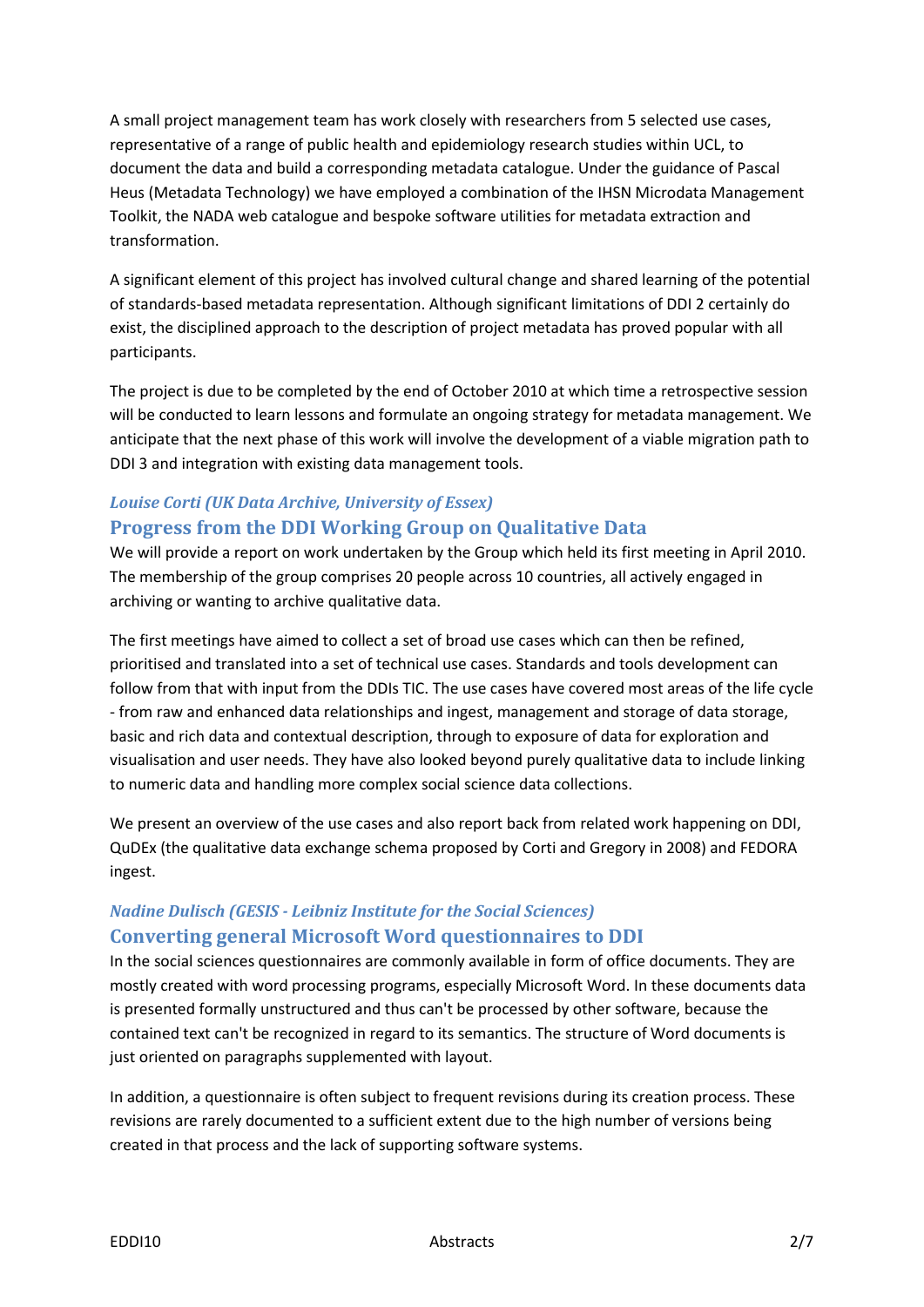The software QDDS allows editing of questionnaires together with a detailed documentation of the whole process of questionnaire development. This makes analysis and archiving of data possible, also with regard to further development.

In QDDS data is stored according to the DDI-specification and is therefore highly structured. To make use of the possibilities of structured data concepts are needed how to convert questionnaires from office documents.

This talk focuses on the development of an import-interface for office documents that allows to document questionnaires available in Microsoft Word format with QDDS.

#### *Johan Fihn, Olof Olsson, Iris Alfredsson, Hans Jørgen Marker (all SND - Swedish National Data Service)*

#### **DDI at the Swedish National Data Service**

This session is an overview of the work done with DDI involvement at the Swedish National Data Service (SND). We intend to present some of the tools we have developed used on DDI, as our inhouse documentation system, currently being upgraded from supporting DDI2 to supporting DDI3, our question data bank and the stylesheets for DDI documents, with which we build our codebooks. We also intend to discuss the possible use of DDI as an intermediary standard for transferring documentation between SND and other agencies as Statistics Sweden.

## *Christian Gerhards (Bielefeld University, Faculty of Sociology)* **Data Service Center for Business and Organizational Data – Specifics concerning DDI dealing with organizational data**

The Data Service Center for Business and Organizational Data (DSZ-BO) at Bielefeld University collects, archives and distributes business and organizational data from the social sciences. The goal is to bridge the gap between data producers and data users by providing an institutional and technical framework for the acquisition, standardization, preservation, and dissemination of data for scientific usage.

Therefore a fully web based user interface is planned, which contains the following functionalities:

- data entry and data visualization by the DSZ-BO staff
- searching and browsing functions for data users
- access to microdata (restricted via scientific use files and remote access etc.)

In cooperation of the Faculty of Sociology with the Bielefeld University Library a technical infrastructure for the storage, visualization, management, and retrieval of organizational research data is created in order to facilitate efficient access to existing study information. Most of the data is documented using the DDI 3.1 standard, such as general information about the study, data collection, inquiries in a study, questions and variable information. Our presentation will focus on certain problems that specifically arise from modeling business and organizational data with DDI 3.1. The DSZ-BO has to find ways to describe important information about the unit "organization" and solve the problem of linked multilevel data, e.g. on employers and employees (so called LEE-data). Another difficulty is that a lot of organizational studies are based on qualitative research methods and therefore need another focus of documentation. A more general problem is the lack of controlled vocabularies (especially for organizational data, e.g. classification of employers) for the interoperability between different data centers. Connected with this problem, a further issue will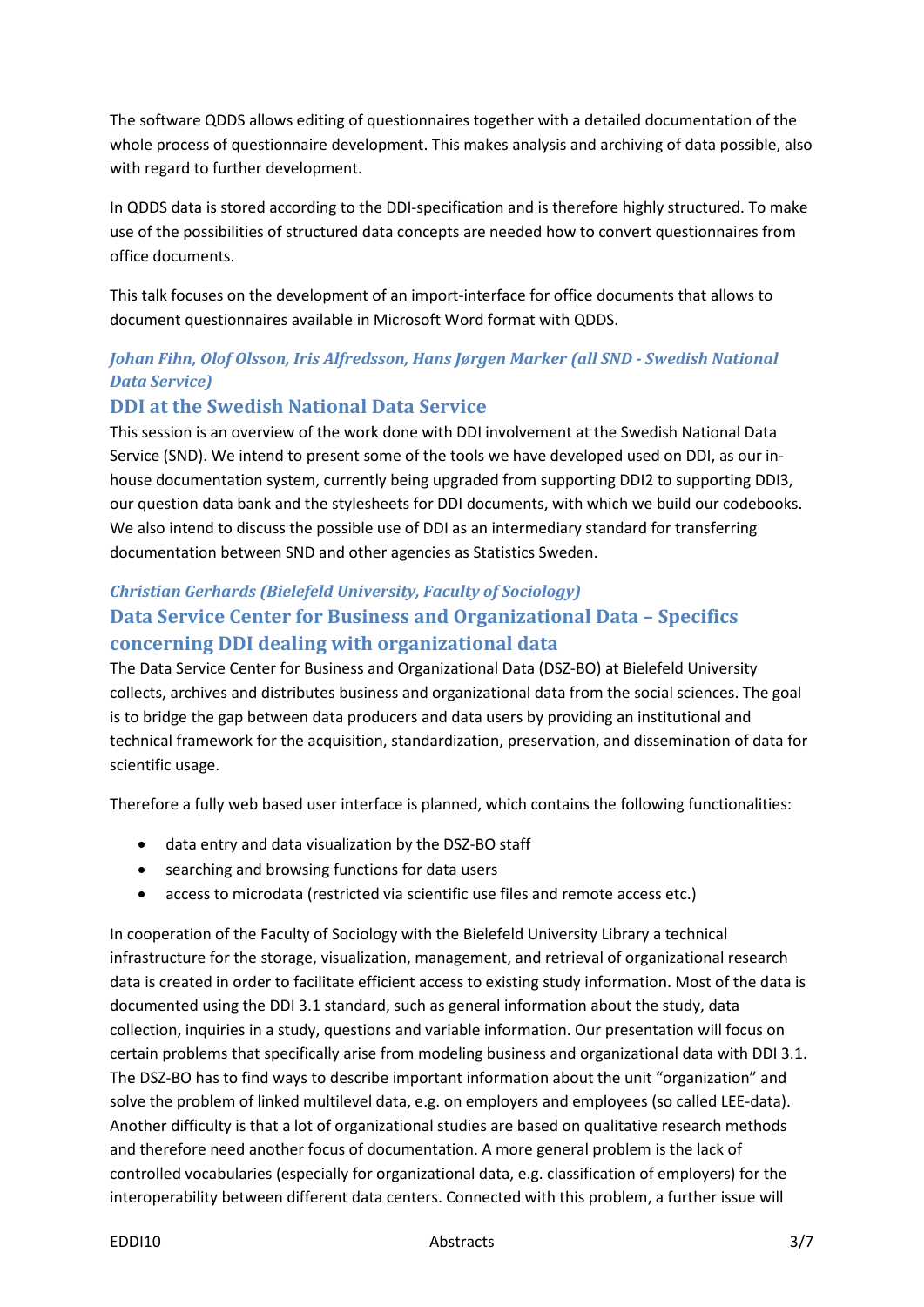comprise question databases and thesaurus management systems which should be globally available, editable, and accessible among different data centers.

### *Jeremy Iverson (Algenta Technologies)* **Metadata Driven Survey Design**

In current survey practice, the creation of a data collection instrument involves two distinct steps. The first is survey design, in which a researcher defines the questions and flow of a survey. The second is survey implementation, in which a researcher or programmer turns the design into an electronic or paper survey instrument.

This paper presents an alternative approach to survey development. Metadata-driven survey design means that the actions taken to define a survey are the same actions that create the survey instrument. Using a metadata-driven approach to survey design provides several benefits: less redundant work; better, easier data documentation; reusability of key survey components; increased data harmonization potential; and greater research integrity.

### *Stefan Kramer (CISER - Cornell Institute for Social and Economic Research)* **Development of the next DDI Tools Catalog**

In its meeting of May 31, 2010, the DDI Alliance Expert Committee decided to establish a new Tools Catalog Group to develop and maintain the next version of the DDI tools listing (current version at: http://www.ddialliance.org/resources/tools). This presentation will provide an update on the work of the group to date, including a demonstration of the new version of the tools catalog in development, solicit feedback on the usability of this developing online resource, and provide an opportunity for interested volunteers to become involved in the ongoing effort.

### *Monika Linne, Alexander Mühlbauer and Wolfgang Zenk-Möltgen (all GESIS - Leibniz Institute for*

### **The STARDAT Project: Integrating DDI Tools at the GESIS Data Archive**

The GESIS Data Archive for the Social Sciences provides high quality data and documentation of survey datasets. Tools to create standardized documentation on study level and on dataset level have been developed already for some time. With DBKEdit, a web-based editing system for bi-lingual study descriptions, and DSDM (Dataset Documentation Manager) for language specific documentation on variable level there are two tools available which are compliant to DDI2. However, the challenges of the DDI Version 3 and the collaboration needs at different stages of the data life cycle leaded to the awareness that an integrated management system for metadata is needed. Therefore GESIS started a project to develop the STARDAT application. It will be based on DDI 3 and will contain modules for structured metadata capture, management, and dissemination. STARDAT will be integrated into the workflow between data depositors, data managers, and data users. STARDAT will support multi-language documentation on study and variable level, and provision of further information, e.g. about related publications, classifications, continuity guides, scales or trends. The talk will give an overview about the challenges of going into the DDI 3 world and will provide information about the current initial state of the project.

### *Don McIntosh (STR - Space-Time Research) / presented by Arofan Gregory* **A query-based access system using DDI and SDMX**

In a recent project with the Australian Bureau of Statistics, titled Remote Execution Environment for Microdata (REEM), Space-Time Research built a system to ingest DDI 3.1 for weighted survey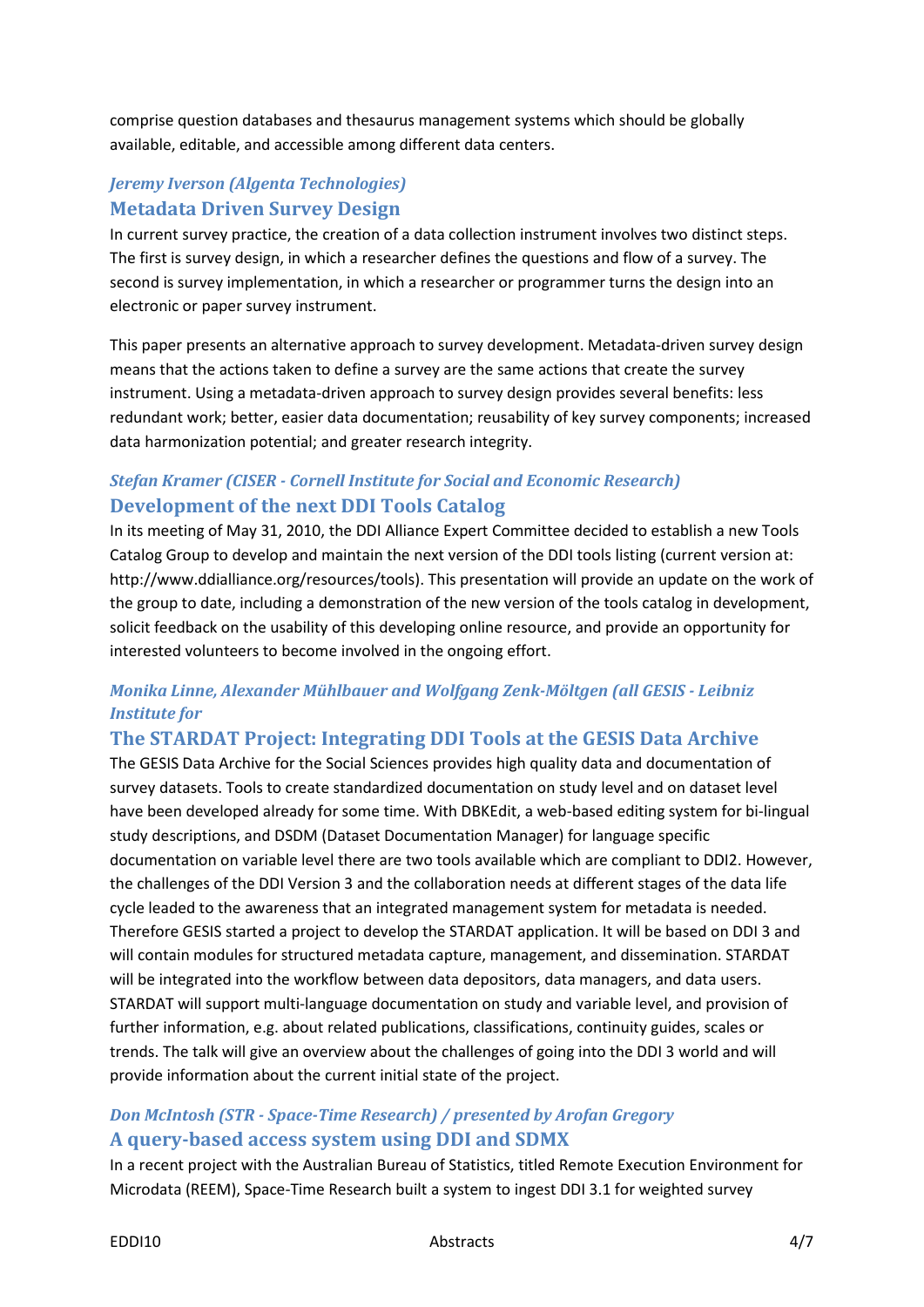microdata and then provide both ad hoc queries through a browser-based UI, plus a RESTful SDMX API for querying metadata and constructing aggregated output directly from microdata. The result is a query-based access system, which delivers greater flexibility than regular dissemination based access, while still preserving respondents' privacy through use of new robust confidentiality techniques.

This presentation covers an outline of the overall system, our experiences and impressions of the DDI standard, and the extensions to SDMX to enable it to support ad hoc tabulation queries.

## *Meinhard Moschner (GESIS - Leibniz Institute for the Social Sciences)* **Controlled vocabularies for DDI and other metadata structures - an update**

The presentation will describe ongoing work on the publication of a first set of controlled vocabularies by the DDI Alliance. It will resume the current scope of vocabularies and technical formats for publication.

Issues of purposes and advantages for DDI and other metadata structures will also be addressed: lexical control, consistency and efficiency, interoperability, support for machine-actionability, as well as retrieval precision and potential multi-linguality.

# *Ørnulf Risnes (Nesstar)*

# **DDI + API: building services on top of your existing DDI holdings**

A Nesstar Server is an example of a web-based container that can store and make available DDI metadata to consuming applications.

Once a DDI-document is published to a Nesstar Server, the contents of the document is made available via a RDF API implemented in Java.

Developers of third party clients may use this API to connect to any such server, and programmatically navigate and harvest collections of DDI-documents held there, or just to extract information from specific DDI-fields relevant to the consuming application.

For many years, most clients developed to interact with the Nesstar API was developed in-house, and integrated as part of the Nesstar Software Suite.

Recently, however, third party clients have started to emerge, and they use the DDI-container and the API for very different purposes, including:

- Variable "shopping carts" for simplified downloads of complex data sets
- Harvesters taking snapshots for persistent archiving in DataVerse
- Automated harvesters for indexing in Solr-powered search systems, including searchable study- and question/variable databases
- Search engine optimized rendering of DDI content for exposing DDI-holdings to generic search engines

The presentation will demonstrate the basic architecture of the DDI-driven API, and show examples of some of the current services built to interact with the API.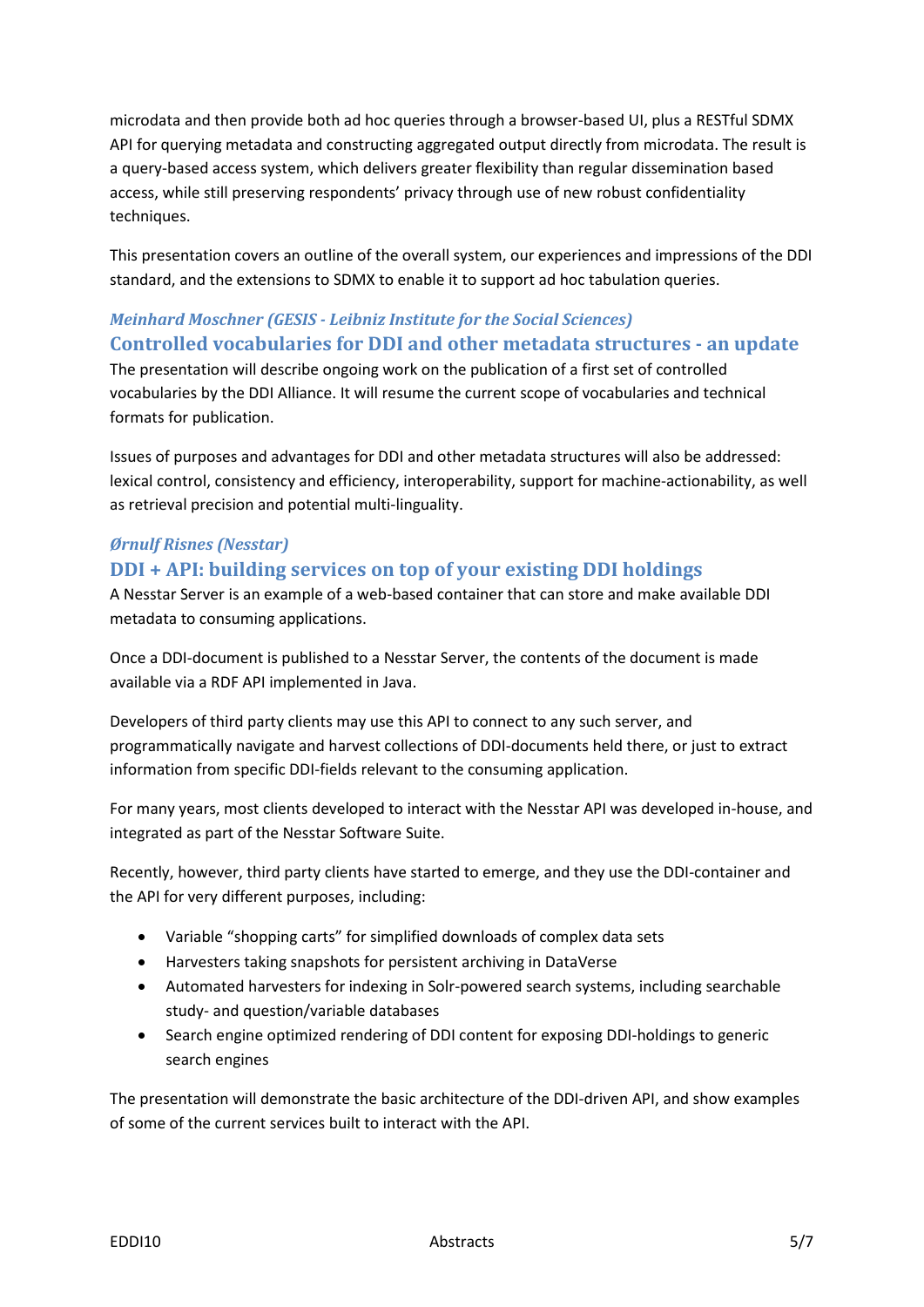#### *Dan Smith (Algenta Technologies)*

#### **Colectica: A Platform for DDI 3-based Metadata Management**

This demonstration will show Colectica, a set of fully supported, commercial DDI 3 tools specifically designed for survey design and data documentation. Colectica desktop applications are used to create and manage your study's metadata. The software enables data and documentation to be published to the web and to paper documentation formats. The tools can generate CAI source code, paper questionnaires, and statistical source code.

Colectica Repository is an ISO 11179 based metadata repository, backed by DDI 3, which enables collaborative workflows for the entire research process.

The entire data life cycle can be easily visualized using the free Colectica Reader application.

The Colectica Platform is an ideal solution for statistical agencies, survey research groups, public opinion research, data archivists, and other data centric collection operations that are looking to increase the expressiveness and longevity of the data collected through standards-based metadata documentation.

### *Samuel Spencer (ABS - Australian Bureau of Statistics)* **Putting DDI in the driver's seat: Using Metadata to control data capture**

The internet being the largest communications network in use, and numerous statistical agencies are looking at using the technology as a data capture source. With this in mind we will look at the data capture possibilities contained within DDI and see how these map to existing technologies to examine the ways well-documented metadata can control the flow of data capture and how this can offer benefits to users of DDI and the web.

Along with looking at DDI and XForms based example from the ABS, we will examine other uses of DDI metadata to format, present and control statistical data capture.

## *Steven Vale (UNECE - United Nations Economic Commission for Europe)* **Exploring the relationship between DDI, SDMX and the Generic Statistical Business Process Model**

The UNECE and the Conference of European Statisticians Steering Group on Statistical Metadata (better known as "METIS") have recently developed the "Generic Statistical Business Process Model" (GSBPM). This model has already been widely adopted by national statistical organisations around the world, and is intended to facilitate the convergence of statistical production processes, both within and between organisations. There are certain obvious similarities between the GSBPM and the DDI 3 Combined Life-cycle Model.

At the same time, there is growing interest in official statistics in using DDI 3 in the earlier phases of the statistical production process (particularly for microdata), perhaps in combination with SDMX (Statistical Data and Metadata eXchange) standards, which are seen as more appropriate for macrodata. This paper highlights the work so far on exploring the relationships and interoperability between DDI, SDMX and the GSBPM.